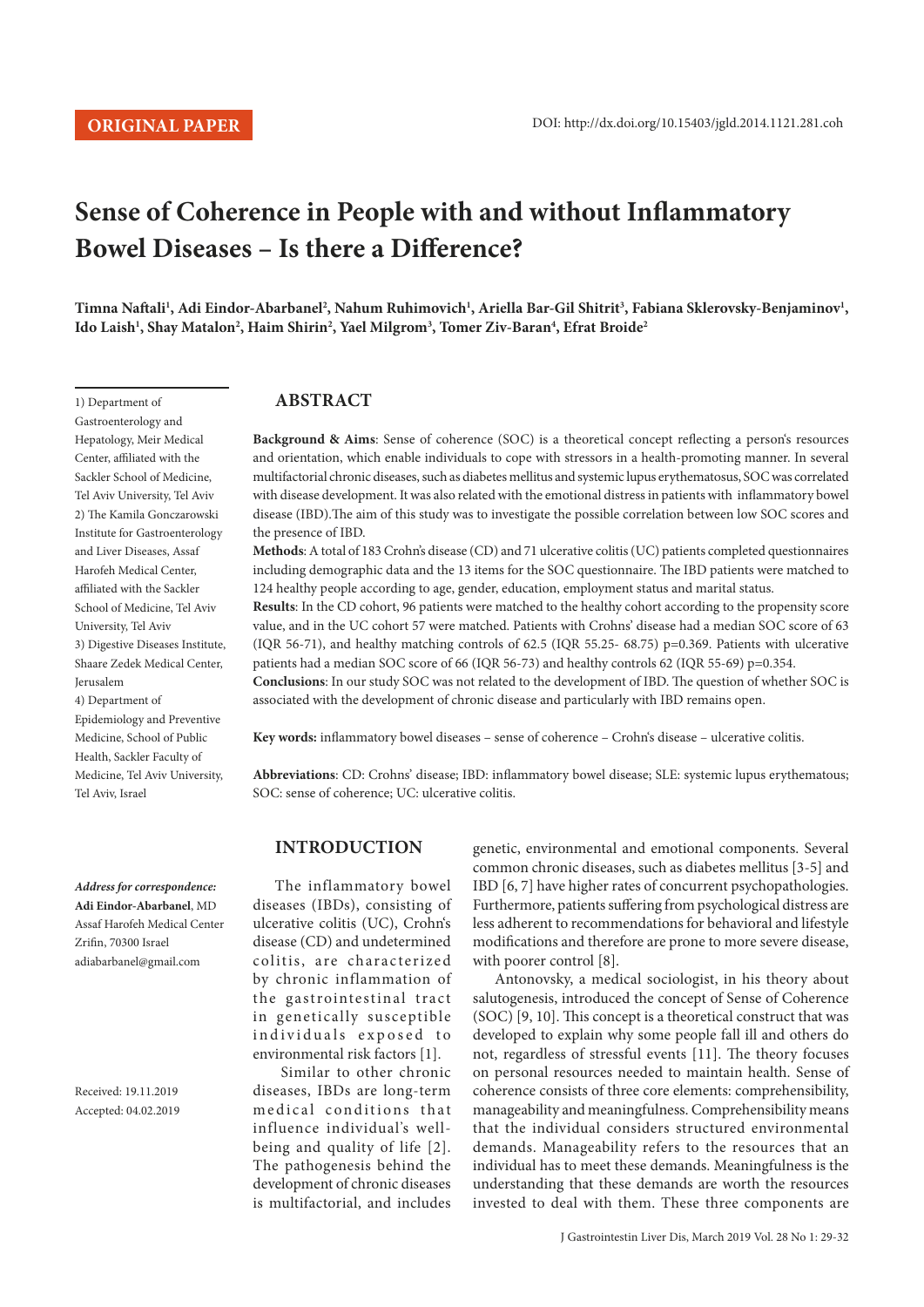important parts of an individual's coping strategy. The stronger one' s SOC, the more likely a person is able to adopt appropriate coping strategies. Therefore, SOC is considered a key tool in enabling a person to deal with a stressor. According to Antonovsky's theory, SOC is stable and enduring and develops mainly during the first three decades of life [8-12].

In several multifactorial, chronic diseases, such as diabetes mellitus [13] and systemic lupus erythematosus (SLE) [14], SOC was shown to be correlated with disease development. Feritas et al. [15] conducted a study among patients with IBD and investigated the relationship between SOC, anxiety and depression. They found that lower SOC scores were independently associated with higher levels of depression and anxiety. Sense of coherence is strongly related to perceived health. In patients with diabetes mellitus [13] and SLE [14], low SOC scores were associated with the development of the disease. However, no similar studies have been conducted in IBD patients.

The literature data showed that lower SOC scores were correlated with emotional distress in IBD patients [15]. Therefore, we aimed to explore a possible association between a low SOC score and an individual's tendency to develop IBD..

## **MATERIAL AND METHODS**

From November 2015 to May 2017, ambulatory patients at least 18 year-old, with an established diagnosis of IBD were invited to participate in this study. Patients were recruited from three university hospitals in Israel: Assaf Harofeh, Meir Medical Center and Shaare Zedek Medical Center.

All patients completed questionnaires including demographic data and the 13-item SOC questionnaire. Healthy controls were recruited online, via social media advertisements. The healthy controls answered an anonymous electronic questionnaire that included demographic data and the SOC questionnaire. Only those who declared not using any chronic medications as well as not having a chronic disease were included. Healthy controls were matched to IBD patients according to five criteria: age, gender, education, employment status and marital status. The Ethics Committees of each hospital approved the study. All patients signed the informed consent.

Sense of coherence was assessed according to the SOC orientation to life score [16, 17]. The SOC-13 scale measures the degree to which an individual views the world as comprehensible (5 items), manageable (4 items), and meaningful (4 items) using a 7-point Likert scale. The total SOC-13 score is the sum of the items, ranging from 13 to 91, with higher scores reflecting better SOC. The SOC 13 was validated in IBD patients [17]

#### **Statistical analysis**

Categorical variables were described using frequency and percentage. Continuous variables were evaluated for normal distribution using histograms and Q-Q plots. Normally distributed continuous variables were described as mean and standard deviation and non-normally distributed data were expressed as median and interquartile range. Kruskal-Wallis test analysis of variances (ANOVA) and Mann-Whitney test were used to compare continuous variables between categories. Categorical variables were compared using the chi-square or Fisher's exact test respectively. The correlation between continuous variables was evaluated using Spearman's rank correlation coefficient test.

Propensity score was calculated using multivariate logistic regression: age, gender, education, employment status and marital status were included in the regression. Patients in the CD cohort were matched to the healthy cohort according to the propensity score value. An absolute difference of up to 5% was considered as acceptable for matching. Categorical variables were compared between the matched participants using the McNemar test and continuous variables were compared using the Wilcoxon Signed- Ranks test or the paired sample test. We repeated the same steps with the UC cohort. All statistical tests were two tailed and p<0.05 was considered statistically significant.

The statistical analyses were performed using SPSS (IBM Corp. Released 2015. IBM SPSS Statistics for Windows, Version 24.0. Armonk, NY: IBM Corp.).

## **RESULTS**

Among 508 adults who completed the questionnaire, 254 were ambulatory patients with consecutive clinic appointments (183 with CD and 71 with UC), whereas 124 healthy adult controls were contacted through social media and volunteered to answer the online version. In the CD cohort, 96 patients were matched to the healthy cohort according to the propensity score value, and in the UC cohort, 57 were matched. Demographic data of the two cohorts according to the matching are included in Tables I and II, respectively. Crohn's disease patients had a median SOC score of 63 (IQR 56-71) and healthy matched controls had a median score of 62.5 (IQR 55.25- 68.75). Ulcerative colitis patients had a median SOC score of 66 (IQR 56-73) and healthy controls 62 (IQR 55-69). There were no statistically significant differences between the groups (p=0.369 and p=0.354, respectively).

**Table I.** 13-item SOC median scores in patients with Crohn's disease compared with healthy controls and demographic parameters after matching

| Variable                     | Controls                   | Crohn's<br>Disease        |           |
|------------------------------|----------------------------|---------------------------|-----------|
| Women $n$ $(\%)$             | 64 (66.7)                  | 62(64.6)                  |           |
| Education >12 years, $n$ (%) | 79 (83.3)                  | 79 (83.3)                 |           |
| Marital Status, n (%)        |                            |                           |           |
| Single                       | 15(15.6)                   | 18(18.8)                  |           |
| In a relationship            | 74 (77.1)                  | 71 (74)                   |           |
| Past relationship            | 7(7.3)                     | 7(7.3)                    |           |
| Employed, $n$ $(\%)$         | 83 (86.5)                  | 82 (85.4)                 |           |
| Age median (IQR) years       | 36.71<br>$(30.55 - 46.01)$ | 37.5<br>$(32-47)$         |           |
| SOC score, median (IQR)      | 63<br>$(56-71)$            | 62.5<br>$(55.25 - 68.75)$ | $p=0.369$ |

## **DISCUSSION**

This study is the first to compare SOC between patients with IBD and healthy controls. We found that SOC in IBD patients is similar to SOC of the general population.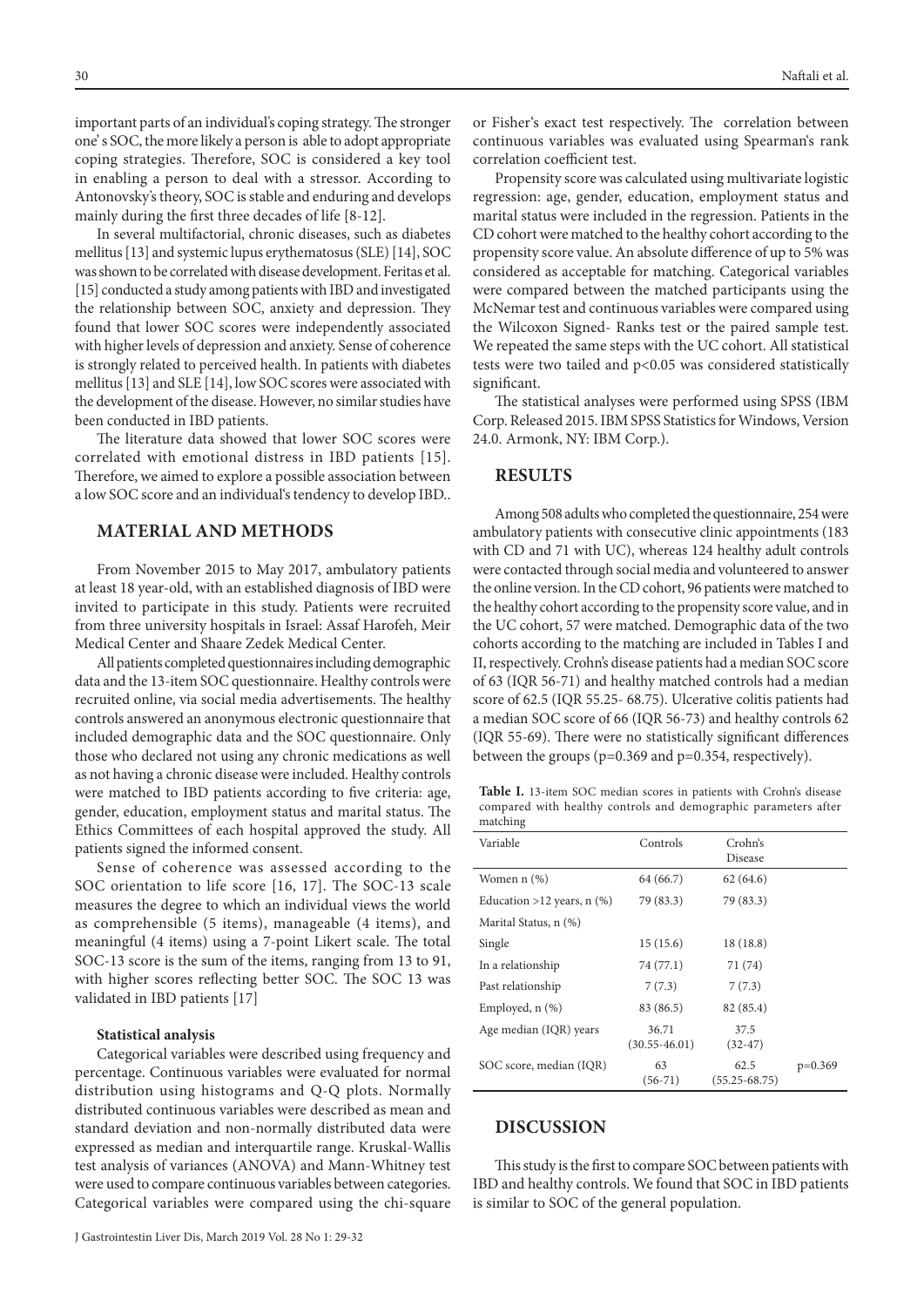**Table II.** 13-item SOC median scores in patients with ulcerative colitis (UC), compared with healthy controls and demographic parameters after matching

| Variable                     | Controls            | Ulcerative<br>colitis      |           |
|------------------------------|---------------------|----------------------------|-----------|
| Women, $n$ $(\%)$            | 41 (71.9)           | 36(63.2)                   |           |
| Education >12 years,<br>n(%) | 40(70.2)            | 41 (71.9)                  |           |
| Marital Status, n (%)        |                     |                            |           |
| Single                       | 12(21.1)            | 13(22.8)                   |           |
| In a relationship            | 40 (70.2)           | 40 (70.2)                  |           |
| Past relationship            | 5(8.8)              | 4(7)                       |           |
| Employed, n (%)              | 47 (82.5)           | 46 (80.7)                  |           |
| Age median (IQR)             | 35<br>$(32.5 - 47)$ | 39.02<br>$(29.68 - 46.38)$ |           |
| SOC score median<br>( IQR)   | $62(55-69)$         | $63.82(56-73)$             | $p=0.354$ |

These results are in contrast to those documented among patients with several multifactorial chronic diseases [13, 14, 18- 22]. An observational study that compared SOC levels between patients with diabetes mellitus and healthy controls [13] found that the control population had 2.4 times higher odds of having a high SOC score as compared to patients with type 2 diabetes. On the other hand, reports on the correlation between SOC and disease control had conflicting results. Two studies [19, 20] showed that SOC did not correlate with metabolic control among patients with insulin-dependent diabetes. Another study indicated that higher SOC scores were correlated with a better glycemic control in diabetes type 1 and 2 patients [21].

A study investigating the role of SOC in the development of SLE in women found that women with SLE had significantly lower SOC scores compared with healthy controls, but no significant correlation with disease activity was detected [14].

The current study did not investigate correlations between SOC score and disease severity. Intuitively, we would expect SOC to be related to disease severity, but the results of the diabetes [19] and SLE [14] studies indicate otherwise. Although these studies compared healthy controls to diabetic [13] or SLE [14] patients, it is important to note that groups were not matched. In the diabetes study, there were significant differences in socio-demographic characteristics of age, level of education and employment status between the two study groups [13]. In the SLE study, a significant difference was found only regarding the employment status, and that was related to the physical effects of the disease [14].

According to Antonovsky's theory [10] of salutogenesis, individuals with lower SOC scores are more prone to develop chronic diseases. Therefore, we would expect patients with IBD to have lower SOC scores than healthy controls.

Surprisingly, in contrast to the findings reported with other chronic diseases, we found that in IBD, SOC scores were similar to those of the healthy controls. This can be explained by meticulously matching patients and controls on five major parameters (age, gender, education, employment status and marital status, with less than 5% absolute difference between groups considered as acceptable for matching). Furthermore, although the 13-items SOC questionnaire was validated on IBD

patients [15], this validation was recently challenged by Lerdar et al. [22] who claimed that for IBD, the 13 items should be reduced to 11 items in order to achieve better matching with the 29-items SOC questionnaire.

This study has some limitations. The study population consisted of ambulatory patients who adhere to clinic visits and thus may represent a population of patients who have better SOC, which may indicate selection bias. The data collection method differed between groups: patients answered a questionnaire during a clinic visit, while the controls answered an internet-based questionnaire. However, since the outcomes were similar in both groups, we believe that this methodological difference did not affect the results. In the study design, we insisted on strict matching, which resulted in a smaller study population. Thus, the statistical power of the study was also decreased. Furthermore, the meticulous matching of the two groups might bring parameters that are independently influenced by SOC, such as employment and marital status, into the equation.

Sense of coherence was already investigated among IBD patients [15] and was found to influence the development of anxiety and depression [15] regardless of disease severity. On the other hand, in our recently published study [23] of adherence in IBD patients, multivariate analysis did not find a significant difference in the SOC scores between adherent and non-adherent patients. These results, in addition to those of the current study, raise several questions. The first is whether the salutogenesis theory applies to IBD patients. The second question is whether the SOC questionnaire should be revised for IBD patients, as claimed by Lerdar et al. [22].

The relation between SOC and physical health is more complex and seems to be weaker than the relation between SOC and mental health [16].

#### **CONCLUSION**

 The question of whether SOC is associated with the development of chronic disease and particularly with IBD remains open.

**Conflicts of interest**: None to declare. **Financial support:** No specific funding was received for this study.

**Authors' contributions:** A.E.A., T.N., N.R., E.B. performed the research and analyzed the data. A.E.A., T.N., N.R., E.B., A.B.S., Y.M., H.S., S.M., I.L., F.S.B. collected the data. T.N., N.R., E.B. designed the research study. A.E.A., N.R., T.N., E.B. wrote the paper. A.E.A., H.S., S.M., F.S.B., I.L., Y.M., A.S. contributed to the study design. T.Z.B. performed the statistical analyses. All authors had full access to all the data in the study, approved the final draft submitted and the decision to submit it for publication.

## **REFERENCES**

- 1. Xavier RJ, Podolsky DK. Unravelling the pathogenesis of inflammatory bowel disease. Nature 2007;448:427-434. doi:[10.1038/nature06005](http://dx.doi.org/10.1038/nature06005)
- 2. Moons P, Norekvål TM. Is sense of coherence a pathway for improving the quality of life of patients who grow up with chronic diseases?